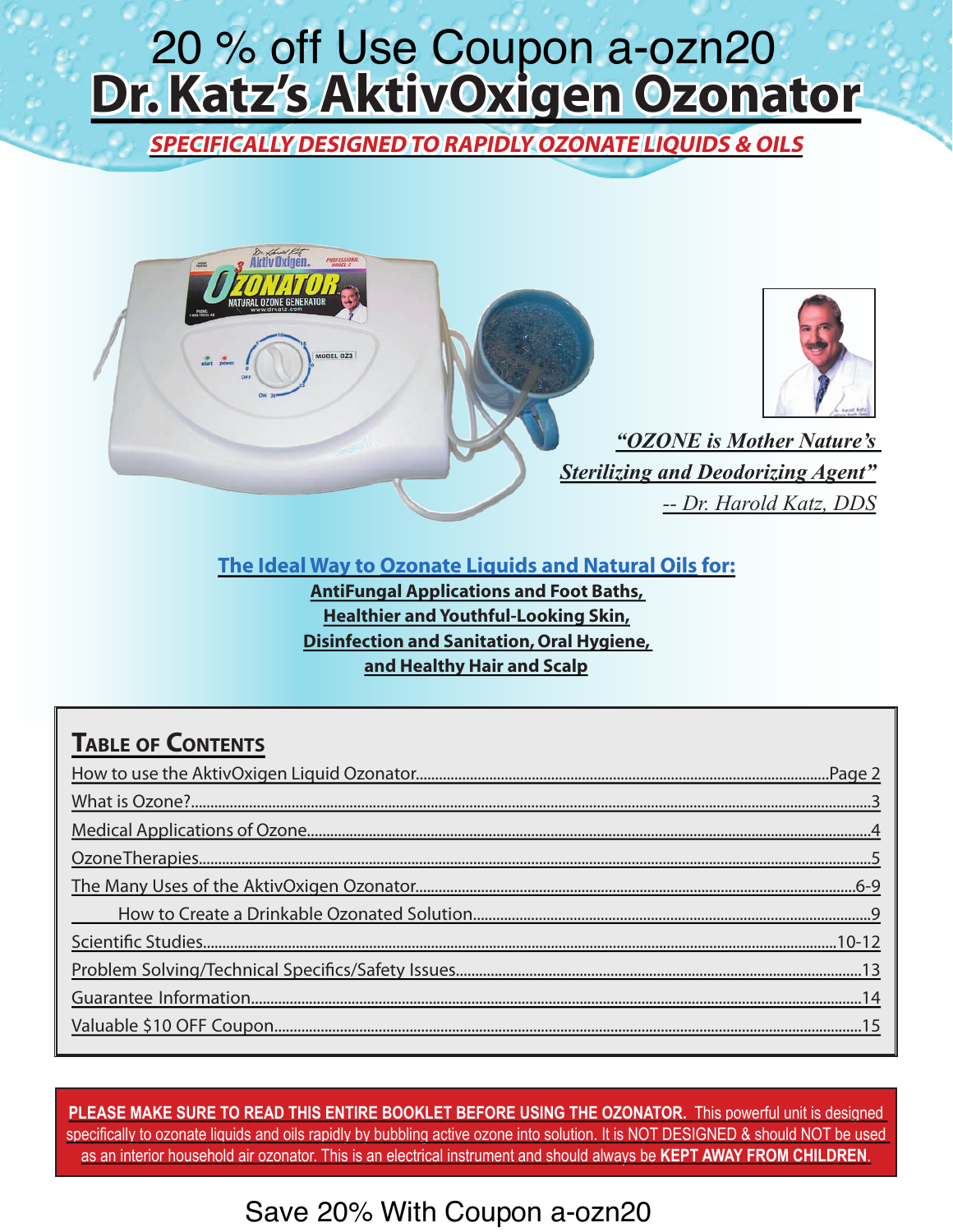# **What you'll find in this package:**

#### **A) 1 AktivOxigen Liquid Ozonator**

#### **B)** 2 Ozonating Stones

**C) A Large Round Stone:** Typically used to Ozonate water and to Ozonate liquid containers with large openings

**D) A Smaller "Cylinder" Shaped Stone:** Ideally used for small necked containers and for Ozonating natural vegetable oils, such as olive oil, safflower oil, etc for dermatological needs and skin enhancement.



- **E) 2 Plastic Tubes** to be affixed to the ozone output vent in order to Ozonate liquids.
- **F) 2 Mounting Screws** for wall mounting (not necessary)

# **[How to use the AktivOxigen Liquid Ozonator](http://www.therabreath.com/oral-care-accessories/ozonator/?affid=2296)**

**To turn ON the Ozonator**, plug it into an outlet, which will make the working indicator light turn red. Then, turn the "Timer Dial" clockwise to the desired "working time". You will hear the Ozonating engine turn on, the working indicator light should will change from red to green, and the ozone fragrance will start to be produced. At that time, you should attach the plastic tube to the Ozonating outlet. Remember that this Ozonator model produces a high quantity of ozone very rapidly and should not be used to ozonate the air or to deodorize a room.

**To turn OFF the Ozonator** (before the desired time has expired), turn the "Timer Dial" counterclockwise to "ZERO" and the instrument will shut off. (You can also unplug the unit, but this is not recommended).

#### **There are TWO basic ways to use this Ozonator:**

- 1) To introduce ozone into water
- 2) To introduce ozone into an oil, such as olive oil—this is a long term procedure, which will be discussed later on in this booklet.

#### **To Ozonated a liquid (such as water) or olive oil (for skin therapy):**

Affix one of the clear plastic tubes to the end of ozone outlet (in the front of the Ozonator). Then select one of the Ozonating stones — usually it's best to reserve the larger one for water and the smaller for Ozonating oils. Turn the machine on. Turn the timer dial clockwise to the desired working time. Place the Ozonating stone (already affixed to the tube) into the bottom of the container holding the liquid (such as a foot batch or large plastic cup if you'd like to Ozonate a large amount of water at one time, to be used for several tasks later on.). You can select the length of time according to the arrow on the button. If you want to turn off the machine in advance, you can just turn the arrow to OFF. Or, when the time has elapsed the machine will shut off by itself.

#### **For Best (and Safest) Use Make Sure to Follow these Rules:**

\* When bubbling ozone into a liquid, always make sure that the Ozonator sits at a higher level than the liquid. This will prevent liquids from reflowing backwards into the instrument.

### Save 20% with Coupon a-ozn20 2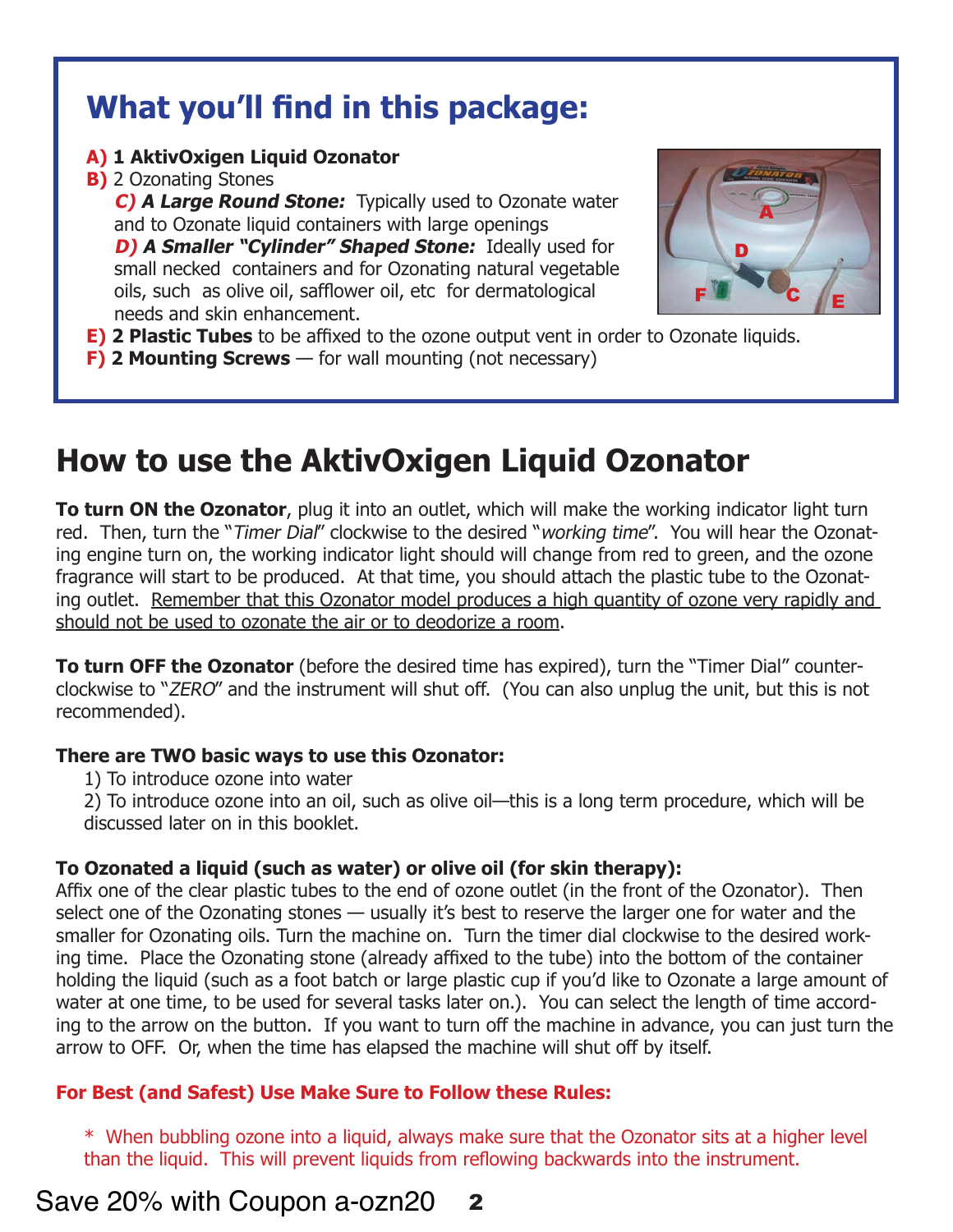- \* Do not use the Ozonator in any room or place where the temperature exceeds 110F or 42C.
- \* Never use the Ozonator sitting on a wet area or in the presence of smoke or an open flame.
- \* Never cover up the vents. This could cut down air circulation.
- \* Never allow a Child to operate the Ozonator.
- \* Always make sure that the clear plastic tubes are straight and not bent.



- \* If, for any reason, you feel uncomfortable, dizzy, over-stimulated, or light-headed when using the Ozonator, turn the instrument off & unplug it.
- \* If the Ozonator is running and for any reason, the room becomes stuffy, open the window to avoid an overly high concentration of ozone in the room. Then, leave the room.
- \* It is completely normal for the plastic ozone emission pipe to turn white or yellow.

## **What is Ozone?**

Ozone (0<sub>3</sub>) is a completely **natural, colorless gas** with a distinct, fresh odor, similar to a day at the beach. When used properly (and our Ozonator was designed so that it can ONLY be used properly), it provides a wide range of benefits, as we will soon discuss. It is a natural molecule made up of 3 atoms of oxygen. In fact that "fresh, clean, spring rain" smell that we notice after a storm is nature's gift to us. This is because ozone occurs quite readily in nature—most often as a result of lightning strikes that occur during thunderstorms—when the ultraviolet rays of the sun react with the Earth's upper atmosphere, (which creates a protective ozone layer).

Now, with my clinically-tested Ozonator, the same beneficial ozone molecules can be created in the comfort of your own home.

**Ozone is one of the most powerful sterilizing agents in the world!** If that's the case, why [isn't this concept \(an ozonator\) being marketed by all the "big boys". Well, because Ozone has a very](http://www.therabreath.com/oral-care-accessories/ozonator/?affid=2296)  short "active" life, the large pharmaceutical companies have ignored its potency. (If you can't bottle it, how are they going to sell it to you?). The truth is, you can't bottle ozone or even Ozonated water (you can, however, created Ozonated oils.) But, you can now generate your own powerful ozone molecules in liquids or in oils at a fraction of the cost of Industrial Ozonators. And you'll soon do it with the AktivOxigen Ozonator.

This next statement is amazing, but true: **Ozone is five times more potent that molecular Chlorine in destroying germs, bacteria, and viruses.** It doesn't have a strong, over powering odor like Chlorine, yet it is so powerful, it actually kills those chlorine odors. Once generated, ozone is quite unstable, one of the three oxygen atoms eagerly splits off the molecule and attaches itself to any particle or pollutant with which it comes in contact.

### Save 20% With Coupon: a-ozn20 3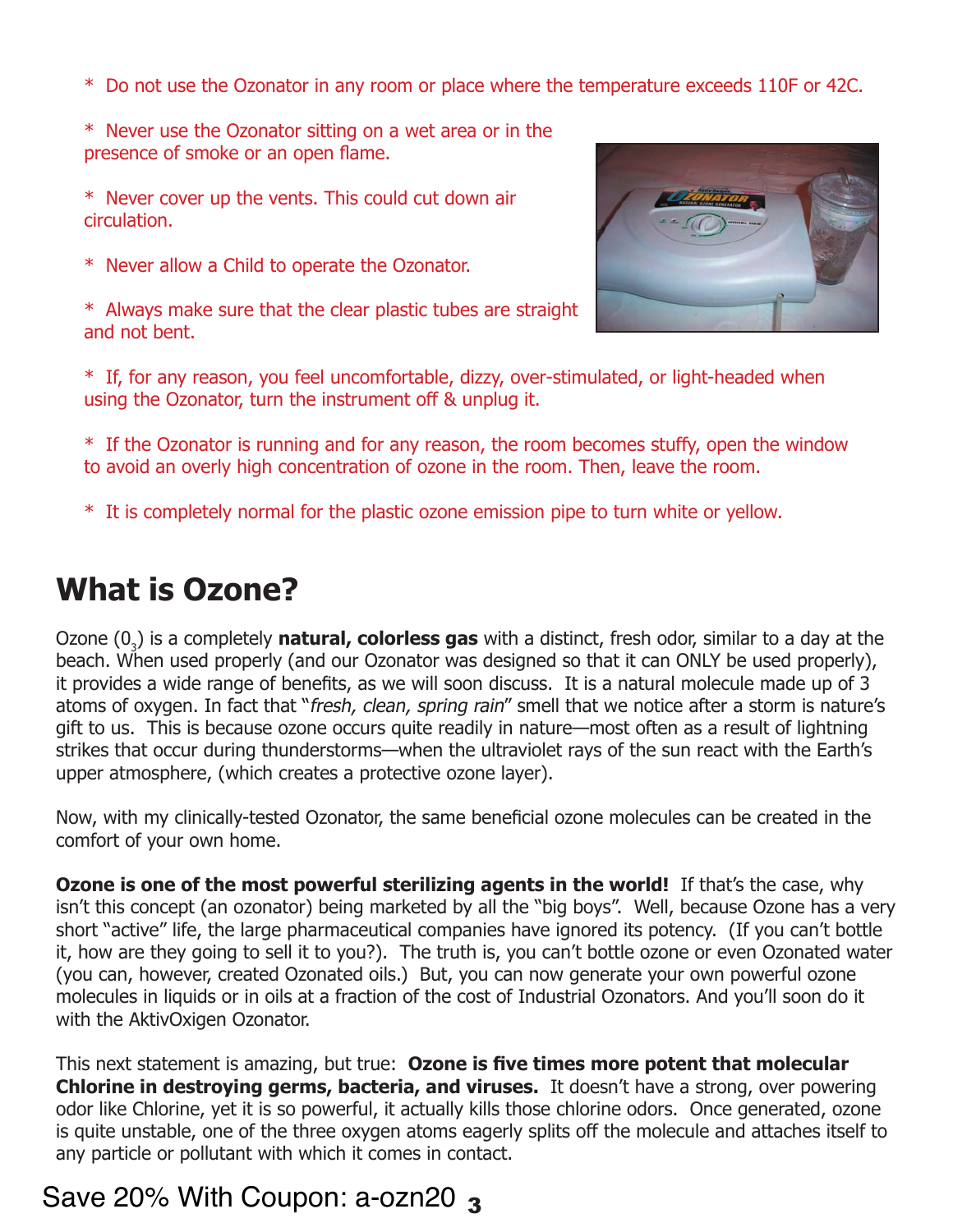That single oxygen atom proceeds to "*oxidize"* that particle. As a result, the particle will no longer be toxic, and will no longer be able to reproduce, if it is biological. In other words, the toxic particle becomes completely harmless.

When the single oxygen (O<sub>1</sub>) molecule oxidizes the particle, it too is destroyed. This leaves behind the  $O_{2'}$  from which it split away, or pure clean oxygen. Over a period of 20-30 minutes, ozone breaks down into two atoms of regular oxygen-by giving up one. Therefore you have about 30 minutes to derive benefit from a liquid that has been Ozonated. (Ozonated oils are a bit different because of density, specific gravity, and particular natural properties of some oils to become extremely dense during long-term Ozonating processes — More about that later.)

The Native Americans, for whom fishing was a central industry, recognized a correlation between a successful catch and a strange odor released by the action of lightning after an electric storm. On the other side of the globe the ancient Greeks also noticed the odor (and named it "ozein") and like the Native Americans, preferred fishing after a storm, a practice which still takes place today. The explanation for this natural phenomenon is that after an electric storm the upper layer of water in lakes and rivers is enriched with diluted oxygen and therefore naturally **Ozonated**. Once this layer of water is Ozonated, harmful viruses responsible for many diseases in fish culture are destroyed, allowing for the healthier fish to be found in this upper layer of "healthier" ozone-rich water. This positive influence of ozone on the digestive system of different species of fish has been scientifically documented. Consequently, today's "fish farming" uses ozone to keep the deadly toxins, viruses, and bacteria out of the water, thereby producing healthier "smarter" fish.

**The most common use of ozone is for the treatment of water.** In 1906, a group of scientists and doctors studied the ozonation system at the Oudshoorn plant in Holland and later constructed a 19,000 m<sup>3</sup>/day plant using ozonation for disinfection at Nice, France. Nice is therefore referred to as ["the modern birthplace of the treatment of drinking water through ozonation. Today, over 2,000 cities](http://www.therabreath.com/oral-care-accessories/ozonator/?affid=2296)  around the world-including Montreal, Paris, Los Angeles, and Moscow-purify their drinking water with ozone.

# **Medical Applications of Ozone**

However, ozone was not used medically until 1915, when it was found to be an effective disinfectant of wounds and skin diseases in Germany during the First World War.

**As microscopy improved, it was later discovered that ozone has the ability to "blast" holes through the membranes of viruses, yeasts, bacteria and abnormal tissue cells, thereby killing them.** Ozone was the focus of considerable research in Germany during the early part of the 20th Century where it was successfully used to treat patients suffering from inflammatory bowel disorders, ulcerative colitis, Crohn's disease and chronic bacterial diarrhea.

#### **Ozone is not just a very powerful oxidizing agent but also a very powerful nonchemical disinfectant. It has the unique feature of decomposing into a harmless, nontoxic, environmentally safe material (commonly known as OXYGEN.)**

In Europe, ozone is used for many purposes: taste and odor removal, elimination of abnormal colors in drinking water, and most commonly, bacterial disinfections and viral inactivation. Most of these ap-

### Save 20% With Coupon: a-ozn20 4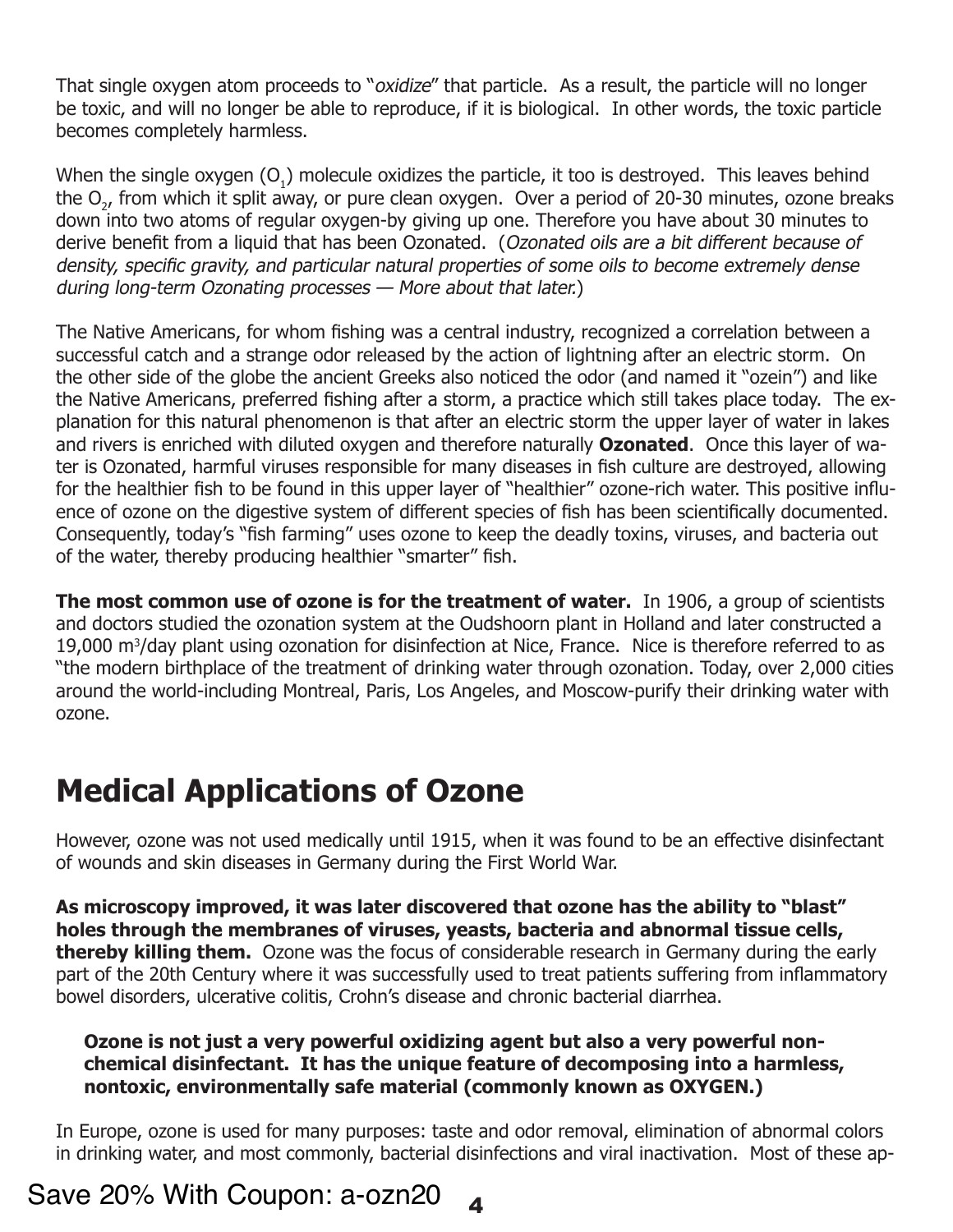plications are based on ozone's high oxidizing power. In European water treatment practices, ozonation is recognized as a preferred method of virus inactivation rather than just an alternative to the use of chlorine for disinfection.

Over 90% of all diseases, including the common cold and the flu, are caused by water or airborne bacteria and viruses. Like chlorine, ozone kills microorganisms. The sterilization action of ozone is by "direct kill attack" and oxidation of the biological material. **However, the rate of bacteria killed by Ozone is 3,500 faster than using chlorine.** Virus destruction with ozone is instantaneous, safe and foolproof—after all, ozone is nature's own purifier. It has properly been described as the "add-nothing" sterilizing agent.

# **[Various Safe and Effective Ozone Therapies](http://www.therabreath.com/oral-care-accessories/ozonator/?affid=2296)**

**1) Drinking or Rinsing with Ozonated Water:** Ozonating water for a period of time (with this instrument, Ozonated for 10 minutes —then wait 5 minutes until you drink, rinse, or gargle with it). Ozone is about 10 times more soluble in water than oxygen. Used initially in dental surgery and most recently in the United Kingdom for a variety of in-office therapies, it improves the local oxygen supply and inhibits bacteria. Ozonated water is now being used in the treatment of periodontal disease.

**2) Ozonate Liquid Therapies (Direct Contact):** This process uses various liquids, besides water, as a "carrying" agent for the ozone, as it contacts the area needing to be disinfected.

• To disinfect toothbrushes, sponges, "dirty" (meaning possibly infected) surfaces in the kitchen or bath.

• One such treatment that has shown amazing promise is the ozonation of any of our TheraBreath Oral Rinse solutions (TheraBreath, TheraBreath PLUS PerioTherapy, and using Ozonated water to make AktivOxigen). Since these oral rinses are 97% purified water, why not BOOST the effectives of the largest component in the formula? (Most of you will not need to boost the potency of our current range of products, because they are sufficiently powerful and effective in their current status. However, there remains a small percentage of people who may benefit from this enhancement.)

• Another significant breakthrough is placing the Ozonating stone (more about that later) into a foot bath. By allowing odorous feet, toes infected with toenail fungus, or athlete's foot to contact Ozonated water for at least 10 minutes, a remarkable result occurs—the problem starts to disappear!

**3) Using Ozonated Oils for Topical Skin Therapy:** When ozone is bubbled into olive oil (or safflower oil) for long periods of time, the oil eventually thickens, holding the ozone contained. When kept refrigerated, this gel will hold its ozone for years. Applied to the skin, it is beneficial for cuts, scrapes and burns, insect bites, rashes, eczema, herpes, etc., acting as a natural anti-oxidant. To use this instrument for that purpose (because the timer stops at 1/2 hour—you will need to re-set the machine every time after it shuts off. This is an important safety device



### Save 20% with Coupon a-ozn20  $5$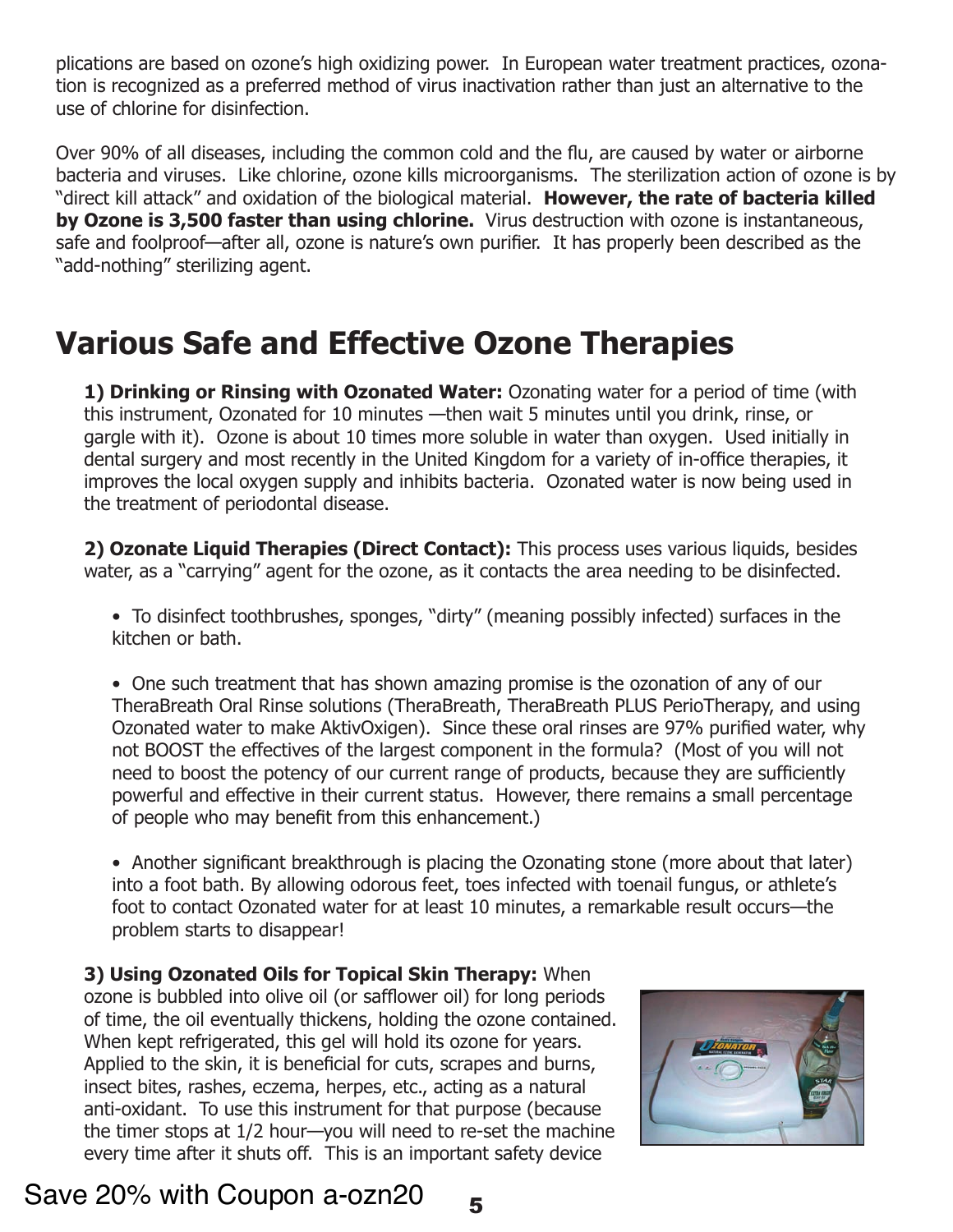[and is built into the instrument. To achieve the minimum concentrations for an effective Ozon](http://ozoneforwater.com/ozonator)ated oil, you will need to accumulate at least 24 total hours of ozonation of the oil.

**4) Bacterial, Virucidal, and Fungicidal Action:** Science has known that ozone kills and inhibits pathogens since the nineteenth century. Only a few micrograms per liter of ozone provide sufficient germ-killing action. It works even faster on viruses than bacteria, at lower dosages, and is not influenced by pH, temperature, and other nearby organic compounds. Different viruses have different susceptibility to destruction by ozone. For example, the polio virus is forty times more resistant than other viruses.

# **[Various Uses of the AktivOxigen Ozonator](#page-0-0)**

1) Sterilize kitchen sponges (which you should technically throw out after each use to the sponge's ability to harbor problematic bacteria). Simply soak your sponge in Ozonated water for 10 minutes once daily to control bacteria, mold mildew, and fungus.

2) Use it to deodorize dirty laundry (add a cup of Ozonated water to your washing machine).

3) After you've brushed your teeth, soak your used toothbrush in a paper cup full of pre-Ozonated water (at least 10 minutes) to ensure a clean, bacteria free toothbrush the next morning. This is a great way to make sure you are not re-infecting yourself with bad breath bacteria every morning.

4) Control bathroom mildew and bathroom smells, as well as disinfecting toilet flush handles, bathroom surfaces, etc (The kitchen and bathroom are the 2 dirtiest rooms in your house when it comes to infectious diseases.

5) Sanitize your bedding (use a spray bottle of Ozonated water to "lightly" spray your bedding in the morning)

6) Pet odors such as the litter box or urine damaged carpet. (To cleanse the carpet of stains, use a wash cloth which has been dipped in Ozonated water to remove the odors.)

7) Soak your dentures, night guards, orthodontic appliances, etc in Ozonated water for at least 10 minutes to kill any offending germs.

8) If you've come up with a USE that we haven't listed, please let us know. We'll be happy to share it with others.

For most of you, here is a very important tip to get the Best (and most effective use out of this instrument). To save time (and to cut down on stress and frustration), when you get up in the morning, it is very wise to create One, large volume of Ozonated water, which can then be used for multiple tasks.

#### **For example, let's say you want to do all of the following things after you wake up:**

- 1) Wash your face and hands with Ozonated water
- 2) Sterilize your toothbrush, after brushing your teeth
- 3) Sterilize the kitchen sponges before you run off to work

### Save 20% with Coupon: a-ozn20 6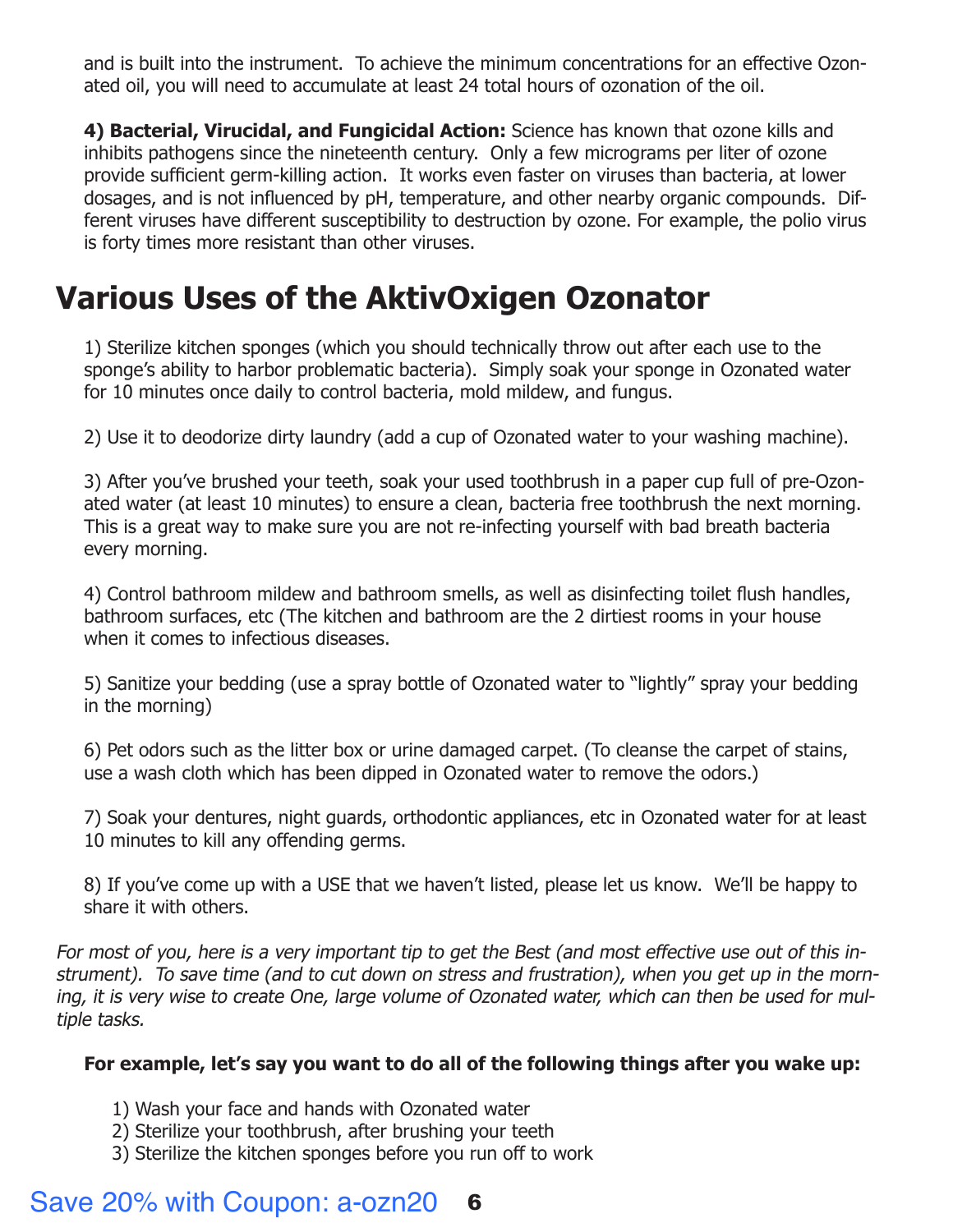#### **Here is what you do:**

Before you go to bed, the night before, fill a large container (2 quarts or even more) with tap water. Place the large Ozonating stone on the tubing and set the stone into the bottom of the water. When you wake up in the morning, turn on the Ozonator and let it run for at least 10 minutes. Then, pour the already-Ozonated water into smaller containers which can be used to:

• Wash your hands and face properly

- To sterilize your toothbrush (just stick your used toothbrush in a plastic or paper cup full of Ozonated water)
- Pour some of the water into a flat plastic tub and throw the sponges into the tub—and your off to work.

### **More Uses (in detail):**

#### **Cleaning Fruit, Vegetables, Food and in Cooking Meals:**

Sterilizing the outer surface of fruits and vegetables with Ozonated water can remove farm chemicals, chemical fertilizer, kill exterior bacteria, and prolong storage periods 3-10 times longer. Scientists also recommend washing the outer surface of meat, fish, and shrimp with Ozonated water to decompose leftover hormones and antibiotics, to get rid of bacteria and pathogenic worms, which will make the meat safe and fresh. Using ozone water to soak and cook rice can remove the moldy smell and make the rice much more tasty.



#### **Cleaning dinnerware:**

Ozonated water can efficiently kill surface bacteria and viruses and prevent the spread of diseases. (The kill rate for coliform bacteria—such as E. Coli, golden staphylococcus, and antigens on the surface of hepatitis B virus can reach the 100% rate!).

#### **Sanitation and Healthcare:**

In Europe and Asia, a home therapy has been developed, known as a "hot ozone water bath". Here is how it's done: Bubble ozone directly into a hot tub for **10 minutes**. Then, bathe and [relax for 20-30 minutes. Studies show that this kind of bath can increase blood oxygen levels and](http://ozoneforwater.com/ozonator)  activate metabolism. It also addresses the healing of various skin diseases, and those health problems related to diabetes. For the high percentage of the public that cannot use deodorants (or finds them ineffective) this type of "hot ozone water bath" will finally provide the relief and freshness for which you've been searching.

#### **Personal hygiene and Beauty Therapy for your skin:**

Use Ozonated water to wash your hands and face, in order to moisten skin, and/or to prevent and cure skin diseases. It's been shown to have very positive effects on skin diseases caused by inflammation—the most common cause of red, dry, scaly skin.

#### **Washing clothes and bedding:**

A Chinese study showed that by adding Ozonated water to your washing machine, one can enhance the cleansing power, thereby reducing detergent use by up to 60%. It also fights many of the harmful chemicals which remain in commercial soaps, after the product manufacturing process. This results in clothing much less irritating to the skin. It also can prevent any cross infection, especially in homes with small children or baby's clothes. Some forward-thinking ap-

### Save 20% With Coupon: a-ozn20 7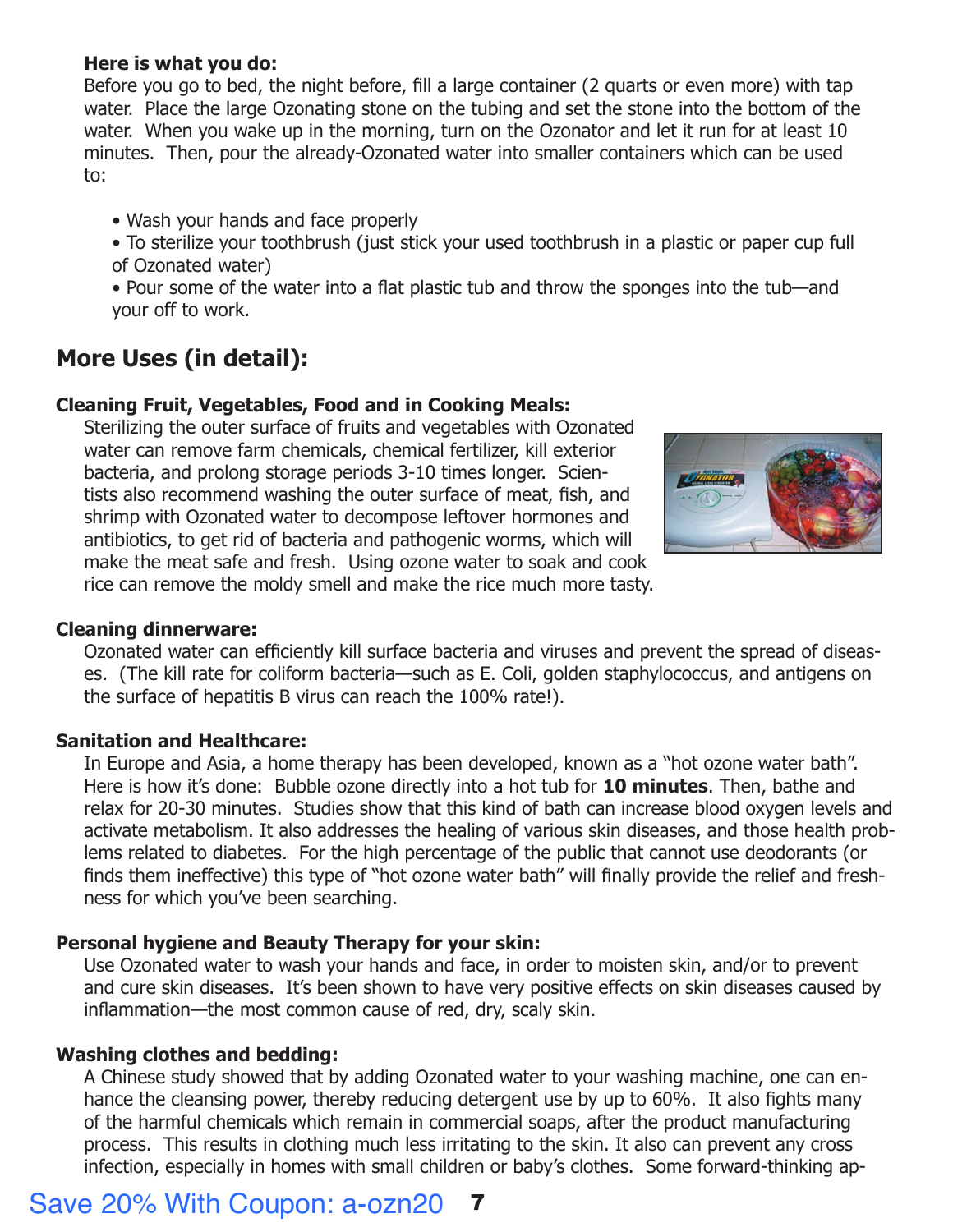pliance manufacturers are now researching and developing ozone washing machine, which can directly release a great deal of ozone bubbles into the machine as it runs. They know that ozone will obviously get rid of dirt, but it also eliminates peculiar smells that commercial detergents fail [to destroy. And, because Ozone kills the destructive bacteria embedded in your dirty clothes, your](http://www.therabreath.com/oral-care-accessories/ozonator/?affid=2296)  clothes can last longer and you will wear them more comfortably.

#### **Household Cleaning and Infection Control (home fungus infections):**

Use Ozonated water to mop your floors. Wipe down furniture, doors and windows to eliminate moldy bacteria, fungus infection (and prevention) and peculiar smells and to efficiently restrain the growth of bacteria. It can be used in the home as well as at work, especially in doctors' of fices, hospitals, nursing homes, child care centers, schools, (or anyplace where large numbers of people gather—to prevent cross infection through vigorous, new "strange" pathogens). In fact, running the ozonator for **5 minutes** after cooking, where frying, broiling, or any type of smoke is involved is a good idea. This is because ozone can oxidize carbon monoxide, nitrogen monoxide and harmful gasses that are created during cooking.

#### **Treating canker sores and other sensitive oral areas.**

Run the Ozonator in water for **5 minutes**, then rinse and/or gargle.

#### **Treating and preventing skin diseases (i.e. Athlete's foot and Toe Nail Fungus):**

Bathe or soak affected skin area for **15 minutes** with water that has been Ozonated for at least **15 minutes**.



Using Ozone water to wash rice can make the rice tasty and sweet. **Running time: 10 mins**

#### **Aquarium Usage**:

To prevent and treat fish diseases by eliminating the bacteria, heavy metal ions, various organic compounds, impurities and to add oxygen to the water, thereby improving fish metabolism. Run Ozonating tube into aquarium for **5 minutes twice daily.**

#### **To sterilize and disinfect sponges, baby's bottles and other food utensils:**

(Most health officials now recommend that YOU throw away your kitchen sponges after each use! - Now you won't have to!) Soak sponges, forks, bowls, chopsticks, baby milk bottles, etc. for **10 minutes** in water which has been Ozonated for 10 minutes.

#### **Purifying drinking water:**

Ozone eliminates the bacteria, heavy metal ions, various organic impurities, while it makes drinking water crystal clear and transparent. **Running time: 10 mins**

#### **Disinfection of clothes, deodorization and bleach**:

Using ozone water to bleach clothes can save washing powder and water. It can disinfect and reduce the pollution of water source. The



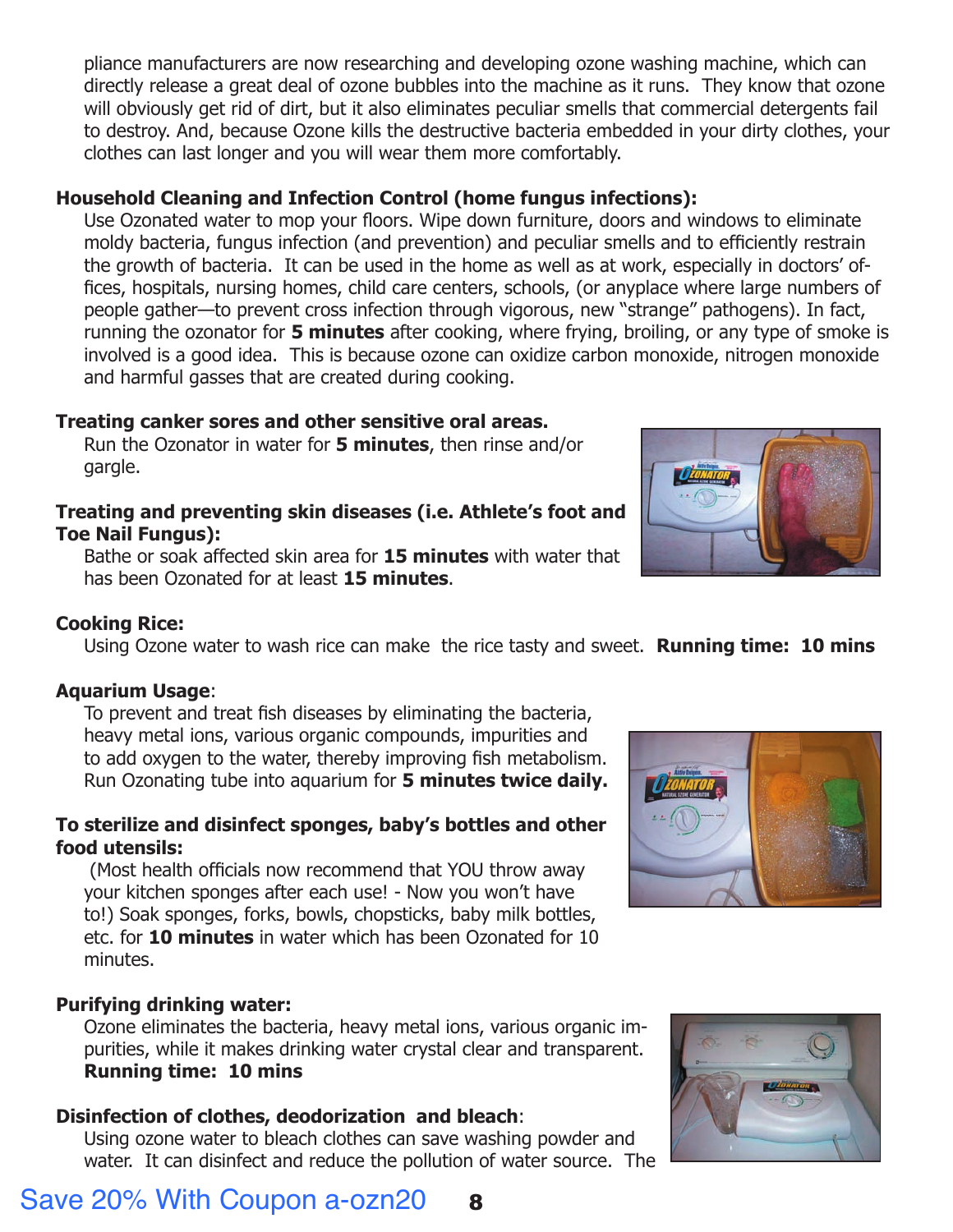Save 20% With Coupon a-ozn20

chemical detergent can't be left in the clothes to stimulate skins. The dirty socks are stink and are difficult to clean up. Using ozone water to wash it can resolve the dirt and disinfect efficiently. **Running time: 20 mins**

### **Sterilizing your toothbrush**.

Fact: Your toothbrush harbors millions of bacteria and over time many people end up reinfecting themselves day in and day out. Studies have shown that toothbrushes used by individuals with infectious diseases can easily pass on dangerous pathogens to family members by simply placing their freshly infected toothbrush adjacent to the toothbrush of a healthy family member and within minutes pathogens infect a formerly clean toothbrush. Moreover, specialists in the field of infectious diseases tell us that the absolute worst place to store your toothbrush is in the

bathroom. The air in your bathroom contains a swirling mass of pathogens including coliform and fecal bacteria that can land on your toothbrush while you're at work. If you brush before bedtime, you've given yourself a low-grade infection every night. The simplest method to overcome this infectious cycle is to create some Ozonated water for at least **5 minutes** and simply drop your toothbrush into a glass of this disinfecting solution. Not only will this daily habit improve your health, it will also give your toothbrush added life by keeping it pristine.

#### **For those people who may need to drink an Ozonated liquid solution:**

To achieve a satisfactory level of Ozonated water or any Ozonated liquid, allow the instrument to run for **5-7 minutes** as it bubbles ozone into between 6 to 8 ounces of liquid. After the allotted time, wait an additional **10 minutes** after the instrument has stopped before swallowing the Ozonated liquid. This will always ensure a safe and effective concentration of ozone in the solution between 0.01-0.05 ppm, which equals the quantity of ozone in the nature.

When Ozonating water, one does not need to always used bottled or distilled water. One can also use tap or mineral water, since the Ozonating action will cleanse the water thoroughly of any impurities The Ozonating stones should be placed at the deepest part of the water during water ozonation. For best results, the water depth of any liquid to be Ozonated must be at least 6 inches deep. Always make sure that the power is OFF during any maintenance or when not in use.

#### **To make any TheraBreath oral rinse (including AktivOxigen Solution) even "stronger":**

Since the largest component of our oral rinse formulas are water, why not increase the power of that component? Simply place the Ozonating stone (the thin cylinder fits directly into the bottle) and run the Ozonator for **5 minutes**. Make sure to cap the bottle tightly after doing so to keep the ozone in solution longer.

#### **Eliminate dangerous bacteria in meat and poultry:** Dangerous E.Coli and Salmonella bacteria thrive in poorly refriger-

ated, frozen, and stored meat and poultry—sometimes leading to food poisoning, or worse! To make sure your meat and poultry is bacteria free, place the thawed meat in Ozonated water for 5-10 minutes. This simple procedure can restrict the reproduction of bacteria (and maintain the original natural taste of your beef, chicken, etc). **Running time: 5-10 mins**



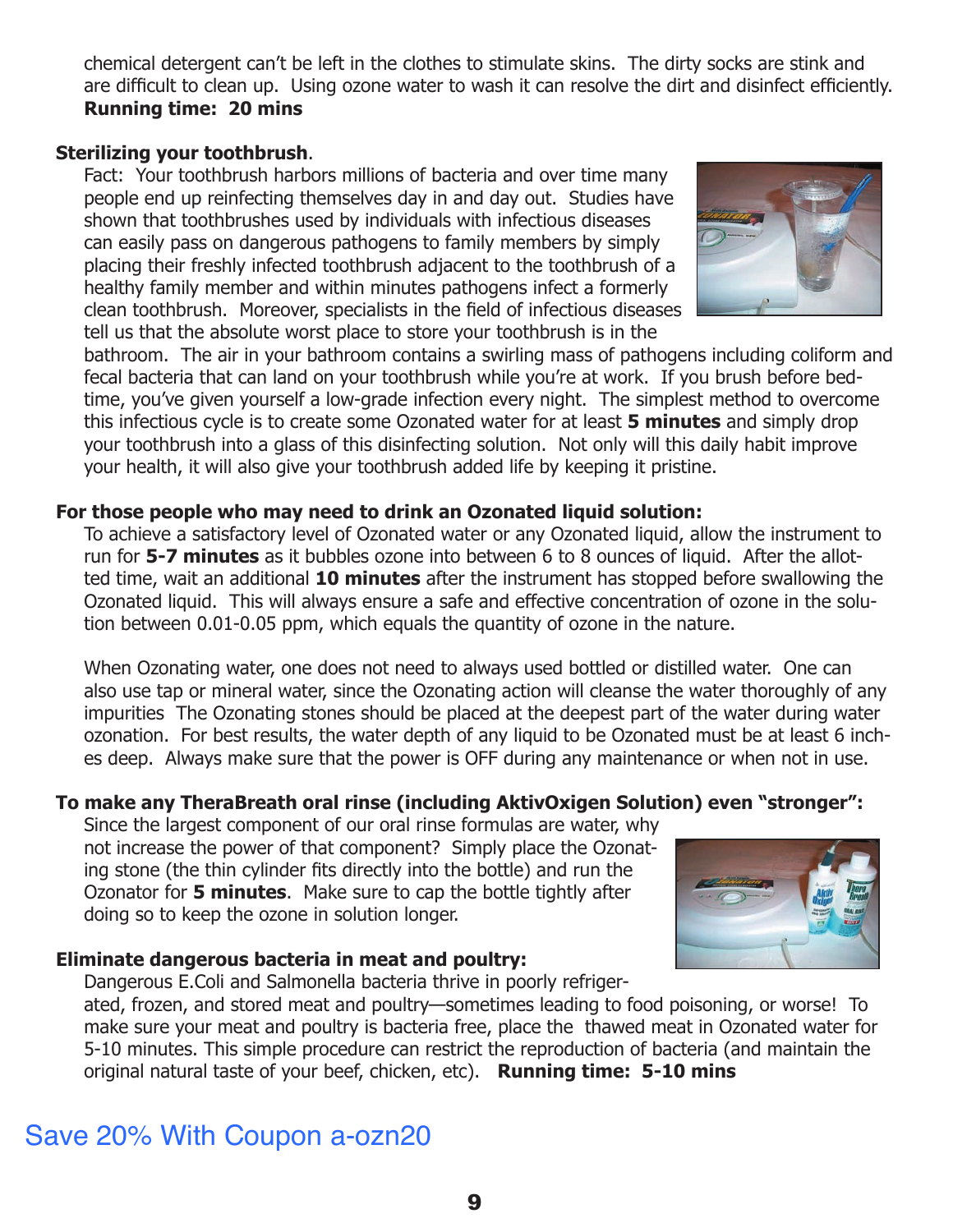### **Scientific Studies**

#### **[Ozonetherapy in Out-Patient Dermatological Practice-A review of a long term Scientic](http://www.therabreath.com/oral-care-accessories/ozonator/?affid=2296)  Study on 350 Patients. Sergei L. Krivatkin, Alexander L. Gromov, Elena V. Krivatkina, Sormovo Interdistrict Dermatovenereological Dispensary iNizkny Novgorod, Russia, 1995.**

 Ozonetherapy has been used successfully in out-patient dermatological practices for many years. Therapeutic results of ozonetherapy in acne, alopecia, drug eruptions, eczema, herpes, neurodermitis, psoriasis, psoriatic arthritis, scleroderma, tinea pedis, venous leg ulcers, and other related conditions were demonstrated. It is estimated that based on the results of this study, ozonetherapy is an effective, safe, inexpensive, and easy to use therapy for a wide variety of dermatological conditions.

 Dermatology differs from other clinical disciplines by its various capabilities of observing diseases (about 2000 dermatoses). Including in this large number of conditions is a considerable percentage of chronic diseases which happen to have an unfortunately low rate of effective therapeutical approaches. Naturally, the search of new promising curative directions is of great importance. Taking into consideration the broad spectrum of ozone interactions in the human body (bactericidal, fungicidal, analgesic, anti-inflammatory, immunocorrective, microcirculation stimulating, Detoxicating, wound healing, etc.) and the positive experience of ozonetherapy (OT) application in very different fields of medicine, we decided to use it in our out-patient dermatological practice, having some theoretical basis and proposing to receive the positive therapeutical results in concrete dermatoses.

 A total of 350 patients suffering from acne and rosacea (n=60) alopecia (17), drug eruptions (3), eczema (52), herpes (70), lichen planus (14), neurodermitis (22), prurigo (2), psoriasis (27), and psoriatic arthritis (8), pyoderma (47), scleroderma (4), tinea pedis (15) and venous leg ulcers (10) were included in this study. A variety of ozone therapies were used, including ozonized olive oil and water. As usual OT was carried out as the only therapeutical method or in combination with very simple external routine medicines. The only exceptions were in cases of neurodermitis, prurigo and psoriatic arthritis where considerations of special internal treatments were added. As a source of O2/O3 mixture of home ozonizer was used (concentration of 03 was between 7-20 mcg/ml). Laboratory control was realized by means of available bacteriological, biochemical, clinical, immunological, and x-ray examinations.

#### **A Nine Year Dermatological Study on The Benets of Ozonated Oils In Medicine L. Falcon, D. Simon, S. Menendez(1), S. Moya, E. Garbayo, W. Diaz(1)., Dr. Carlos J. Finlay Military Hospital, Cuba. 1-Ozone Research Center, Cuba. Source: 2nd International Symposium on Ozone Applications-Havana, Cuba-March 24-26, 1997.**

**Summary:** The ozonized oils of vegetable sources constitute an appropriate method for the local therapy of several diseases. The interaction of ozone with these oils produce a mixture of chemical compounds (ozonides and peroxides) with a great germicide power. The results of topical applications of ozonized oil in dermatological diseases of viral, fungal, and bacterial origin, during 9 years of study, were presented. Among the diseases of bacterial origin (for example, pyoderma), 600 patients were treated, obtaining a healing criterion of 87%. In cases of mycotic diseases (for example, epidermophystosis, onychomycosis, etc), 1000 pa-

### Save 20% With Coupon a-ozn20 **10**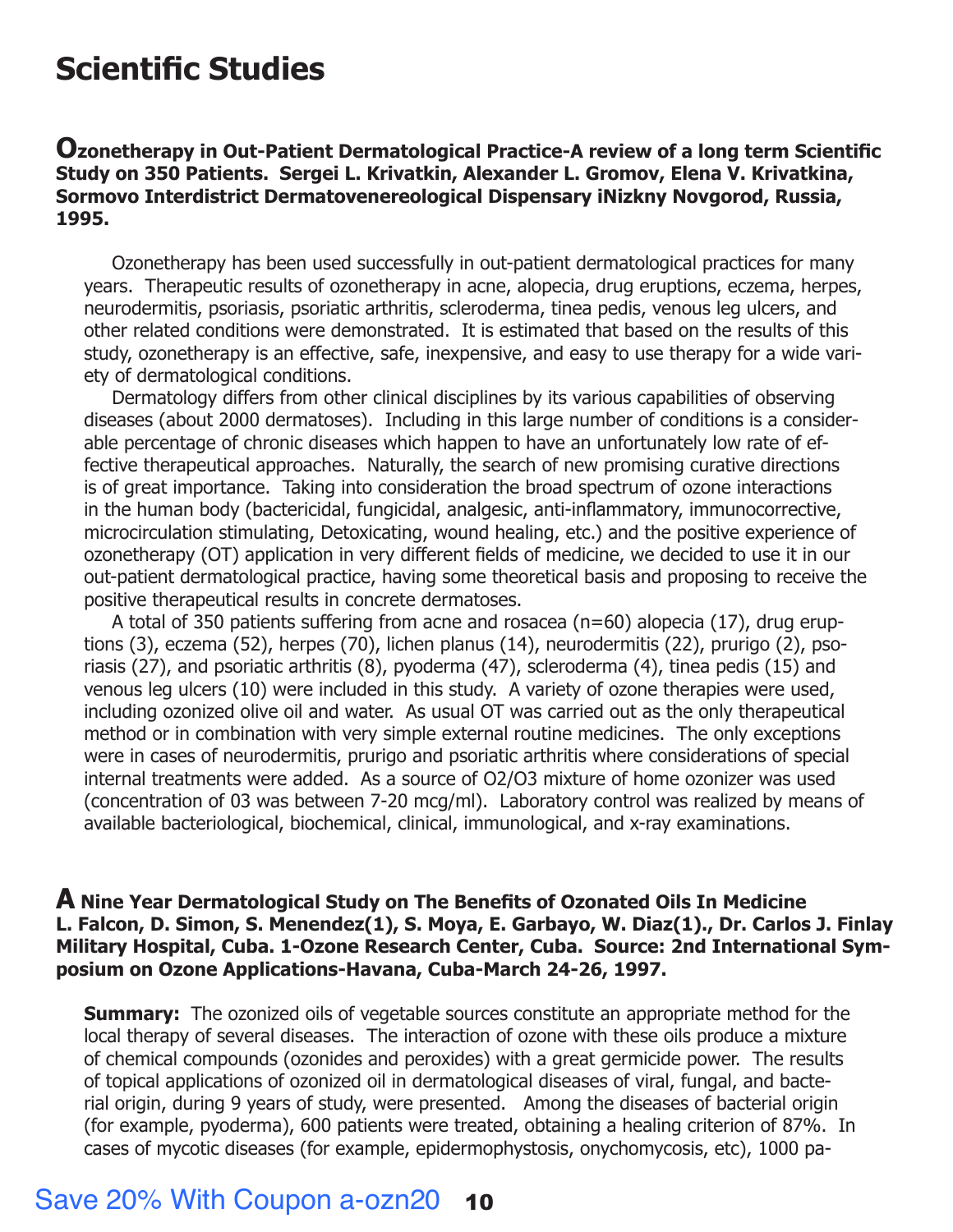tients received the treatment, with a healing rate the relapses disappeared. The researchers reported no side effects during this study.

#### **Influence of Ozone Treatment in Sports Medicine, J.Jakl MD, Sports Medicine, A-1150, Wien, Austria-Akkonpl.10/15-1995.**

**Summary:** According to the well known effects of ozone treatment and its influence on fatty acids in the erytocytic membrane as well as in 2,3 DPG, we took interest in possible side effects in endurance tests. 30 sports students had to undertake bicycle ergometrics as vita maxima tests.

Aerobic and anaeorobic threshold, heartrate O2 utilization and lactatkinetic were compared before and after different ozone treatments such as intramuscular application, IV 03 blood treatment and rectal insufflation. Especially in the IV blood treatment and in the rectal insufflation group aerobic performance was improved, when no influence on anaerobic workout in lactate concentration over 4 mmol/1showed up. Those effects and the relative economization in aerobic training seems to base on ozone effects in intracellular metabolism as well as a better utilization of free fatty acids.

Especially endurance sports and athletes who need a high level of 02 turn over could probably take some profit of ozone treatment without side effects that could occur with other therapies. In general it showed up, that the positive influence in very well trained person was less then in those who had lower endurance levels. That probably depends on the just optimized intracellular metabolism which develops after several years of training.

#### **Oxygen-Ozone Therapy and Physical Activity in Humans, Riva Sanseverino E., Castellacci P., Institute of Human Physiology, University of Bologna-Bologna, Italy.-1995**

**Abstract:** On the basis of the circulatory and biochemical positive effects of the oxygenozone therapy, a study was programmed in order to check if physical activity in humans is improved by treatment with medical ozone administered by means of the major autohemaoinfusion (AHT). Preliminary observations indicate that physical activity, performed 12-24 hours after one or several administrations of medical ozone, is improved by 8-12%. Long term performances for a better effectiveness are in progress.

### Save 20% With Coupon a-ozn20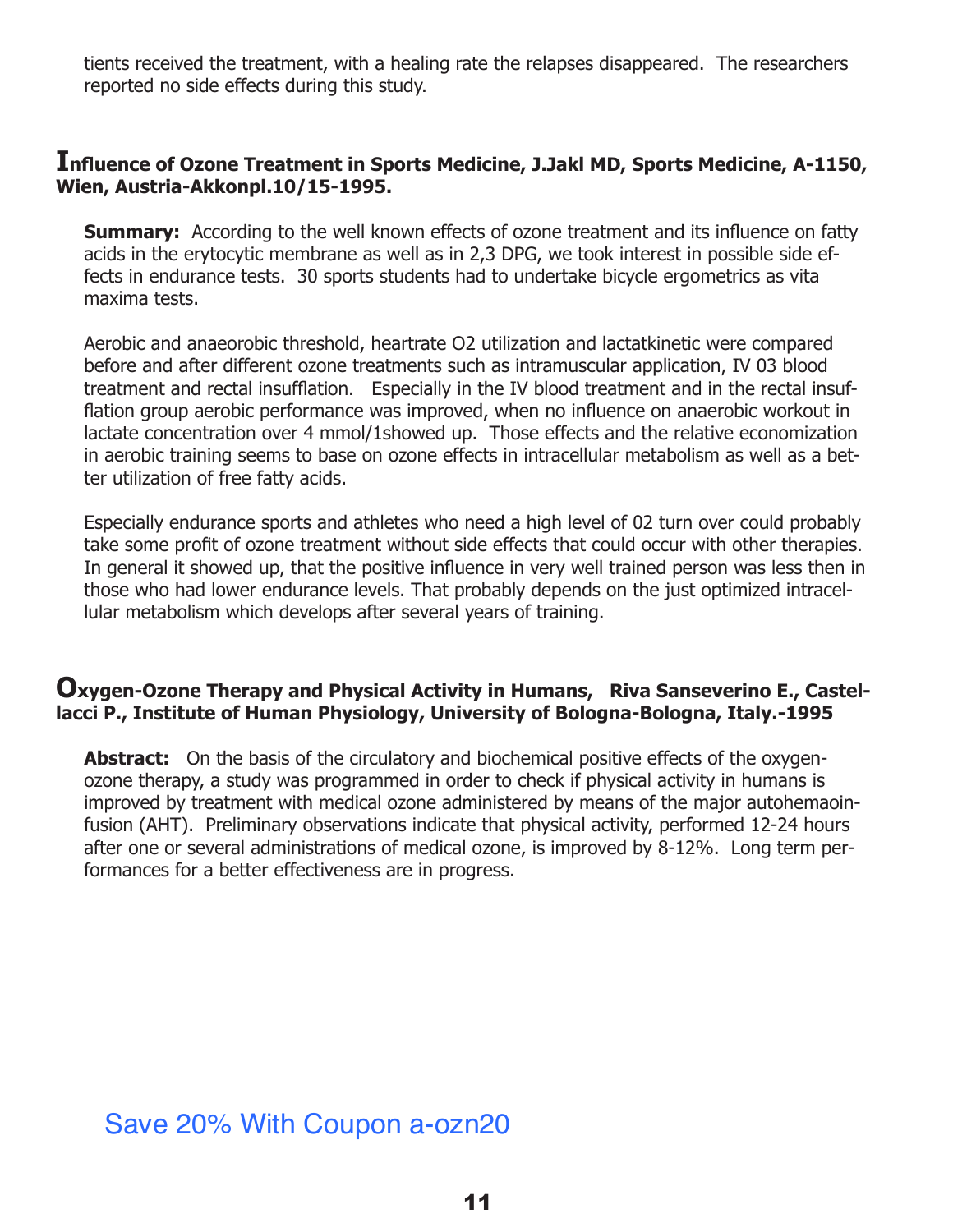#### **[IMPORTANT DATES IN THE HISTORY OF OZONE THERAPY IN MEDICAL APPLICATIONS](http://www.therabreath.com/oral-care-accessories/ozonator/?affid=2296)**

 $*$  The first ozone generators were developed by Werner von Siemens in Germany in 1857, while 1870 saw the first report that ozone was being used therapeutically to purify bloods by C. Lender in Germany.

\* In October of 1893, the world's first water treatment plant using ozone was installed in Ousbaden, Holland, and today there are over 3,000 municipalities around the world using ozone to clean their water and sewage.

\* In 1902, J.H. Clarke's "A Dictionary of Practical Materia Medica", London describes the successful use of Ozonated water in treating anemia, diabetes, influenza, morphine poisoning, canker sores, strychnine poisoning, and whooping cough.

\* During World War I, ozone was used to treat wounds, trench foot, gangrene and the effects of poison gas. In 1915, Dr. Albert Wolff used ozone for decubitis ulcers

\* In 1926, Dr. Otto Warburg of the Kaiser Institute in Berlin announced that the cause of cancer is lack of oxygen at the cellular level. He received the Nobel Prize for Medicine in 1931 and again in 1944, the only person to ever receive two Nobel Prizes for Medicine. He was also nominated for a third.

\* In 1929, a book called "Ozone and Its Therapeutic Action" was published in the U.S. listing 114 diseases and how to treat them with ozone. Its authors were the heads of all the leading American hospitals.

\* The Swiss dentist E.A. Fisch was using ozone in dentistry before 1932, and introduced it to the German surgeon Erwin Payr who used from that time forward.

\* In 1933, the American Medical Association, headed up by Dr. Simmons set out to destroy all medical treatments that were competitive to drug therapy. The suppression of ozone therapy began then, and it continues in the US to this day.

\* In 1953, German doctor Hans Wolff started using ozone in his practice and wrote the book "Medical Ozone," while training many doctors in ozone therapy.

\* In 1957, Dr. J. Hansler patented an ozone generator which has formed the basis of the German revival of ozone therapy over the last 35 years.

\* In 1987, Dr. Rilling and Dr. Viebahn published "The Use of Ozone in Medicine", the standard text on the subject.

\* In 1990, Cuban physicians reported on their success in using Ozone for the treatment of glaucoma, conjunctivitis, and retinitis pigmentosa.

\* In 1992, Russian Medical Doctors revealed their techniques bubbling ozone into brine to treat burn victims with astounding results.

\* Today, after 125 years of usage, ozone therapy is recognized modality in sixteen nations.

### Save 20% Coupon a-ozn20 12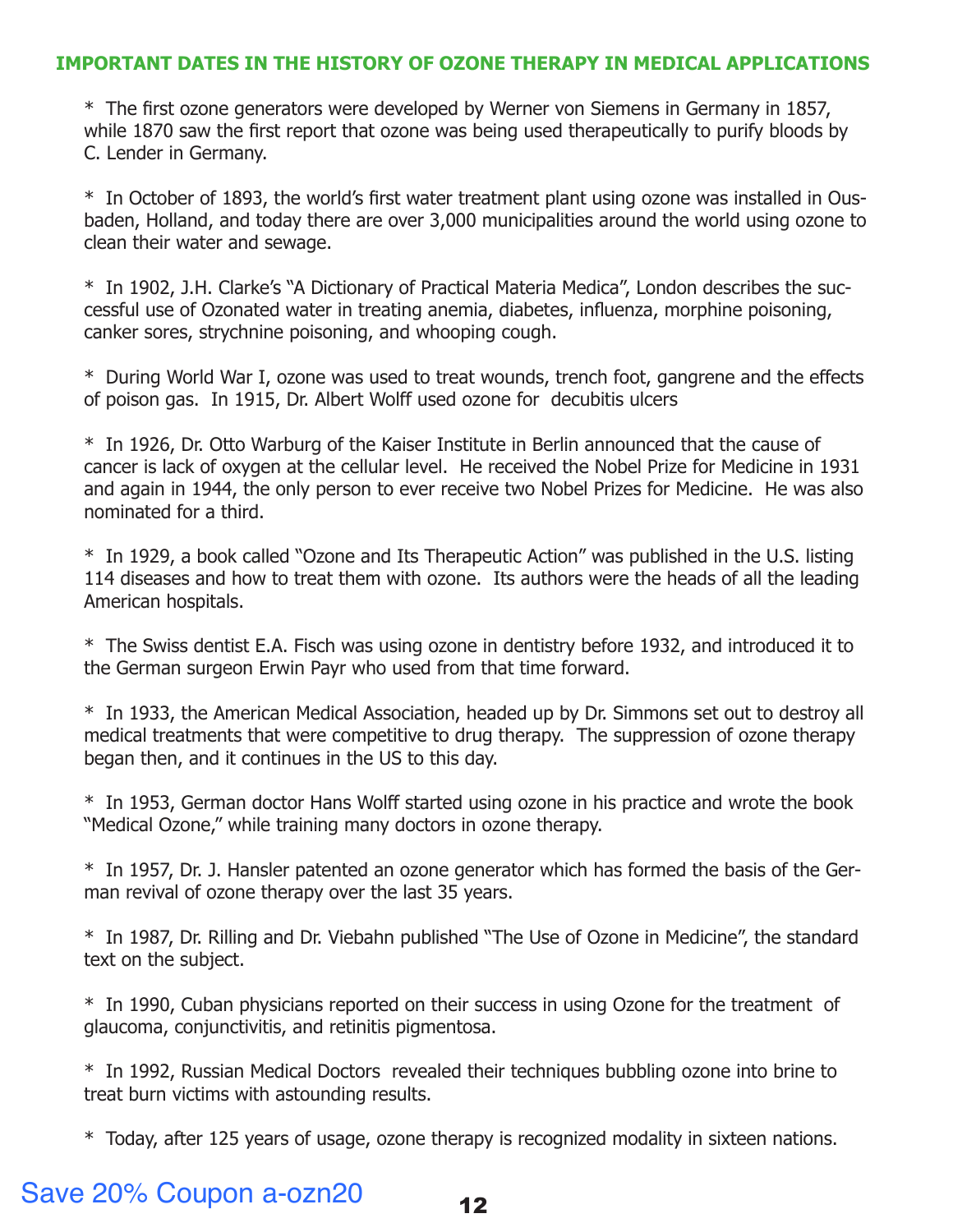# **Problem Solving:**

### If you find that the output of ozone coming from the Ozonating stone **has decreased or is non-existent in normal operation. Please check:**

**a)** If the plastic tubing is broken or folded, please change the plastic tubing or arrange it to make it pass ozone normally.

**b)** If the air stone is blocked, please change to another one.

**c.**) If none of the situations above appear to be the problem, call

(323) 933-7225 and we will attempt to help you. In some cases, the instrument may need to be returned to our laboratory for repairs.

### **SAFETY ISSUES:** IMPORTANT– PLEASE READ

**Warning:** This is an electrical instrument—It is not a toy. **Do not let children use this machine at any time.** When not in use, make sure it is put away safely so that children do not have access to it. (This applies to ANY electrical instrument!)

**This machine uses high voltage. Never dismantle this machine, and never open the outer cover by yourself.**

**When you clean off the outside of the machine, first pull out the plug. Then, use a soft dry cloth to wipe it down.** 

**Do not let any liquids contact the instrument directly while it runs. This applies to rain or water spray.** 

**Do not store the machine in a high or damp place.** 

**If there is any problem with this instrument, including any prob**lems with the power cord or plug, contact us first.

### **TECHINCAL SPECS**

**Ozone Output:** >400mg/h **Name:** AktivOxigen Ozonator, **Model:** AO2 **Power Supply:** Two versions, depending on geographic area: • AC 115v+/-10%, Frequency: 50 Hz (For US Sales) • AC 220v+/-10%, Frequency: 50Hz (Outside the US) **Power Consumption:** <18w, **Weight:** 1.3 kg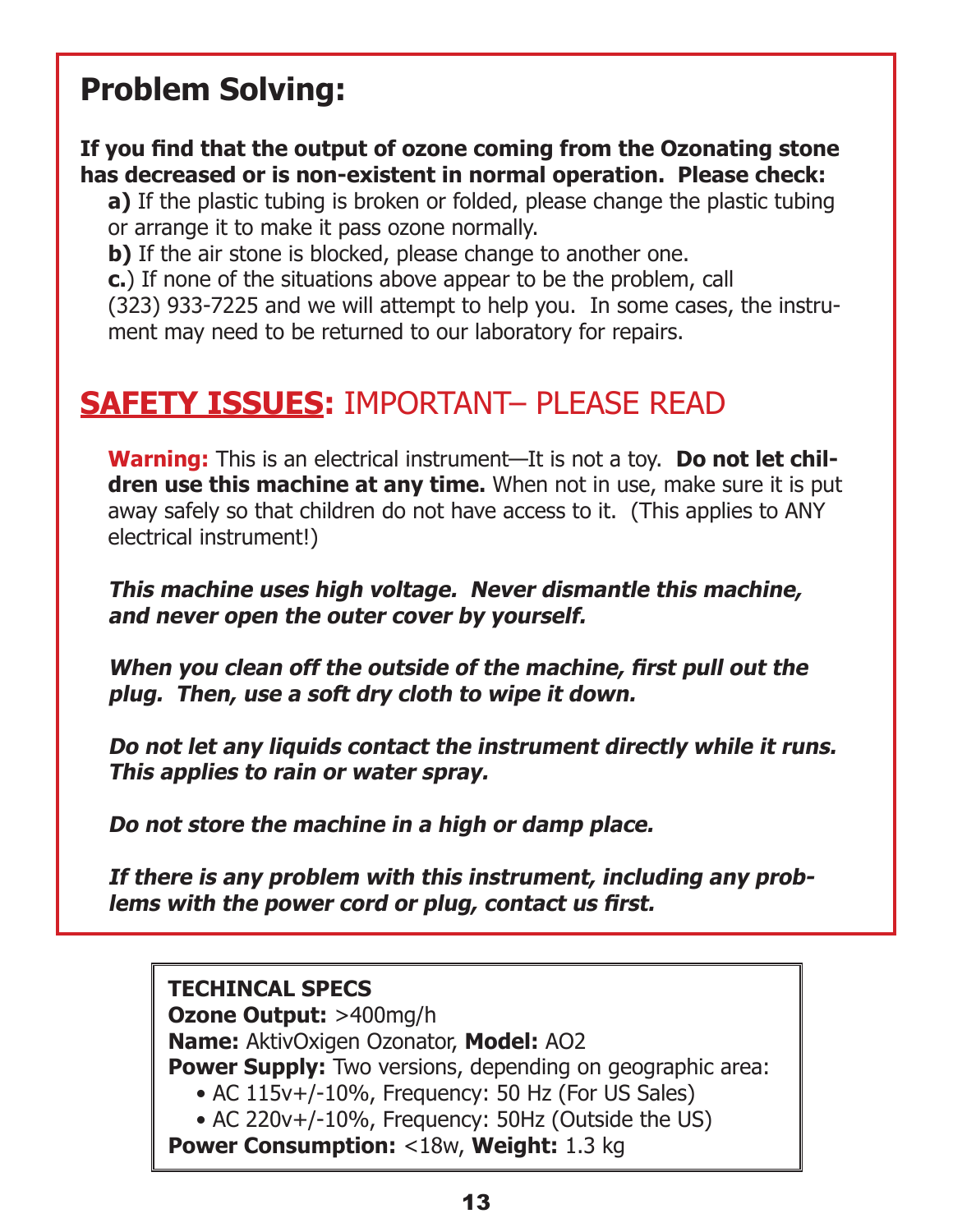# **GUARANTEE:**

**If this instrument fails to operate properly, under normal usage, we will replace nonfunctioning parts for free, as long as:** 

|  | * The instrument is received at our office within 365 days from its |  |  |  |  |  |
|--|---------------------------------------------------------------------|--|--|--|--|--|
|  | date of purchase.                                                   |  |  |  |  |  |

\* It was used under the guidelines outlined in this brochure.

\* The customer has filed with our office a signed copy of the maintenance guarantee (below) within 30 days of purchase of the instrument.

\* The customer returns to us a copy of the original invoice with the instrument.

\* Customer is responsible for costs of shipping unit to our office.

| Name:<br><u> 1980 - Jan Stein Harry Harry Harry Harry Harry Harry Harry Harry Harry Harry Harry Harry Harry Harry Harry</u> |        |
|-----------------------------------------------------------------------------------------------------------------------------|--------|
| Date of Purchase:                                                                                                           |        |
| Street Address:                                                                                                             | Apt:   |
| City:                                                                                                                       | State: |
| Email:<br>Zip:                                                                                                              |        |
|                                                                                                                             |        |
|                                                                                                                             |        |
|                                                                                                                             |        |

This entitles the purchaser to free maintenance & replacement parts should the instrument becomes non-functional within the first year after its purchase. You **MUST return a signed copy of this card within 30 days of your receipt of the Ozonator to qualify.** 

(Signature)

### **[SIGN ABOVE AND SEND A COPY OF THIS PAGE TO:](http://www.therabreath.com/oral-care-accessories/ozonator/?affid=2296)**

Dr. Harold Katz LLC 750 North Highland Ave. Los Angeles, CA 90038

**You can also fax it to:** (323) 993-8327

\_\_\_\_\_\_\_\_\_\_\_\_\_\_\_\_\_\_\_\_\_\_\_\_\_\_\_\_\_